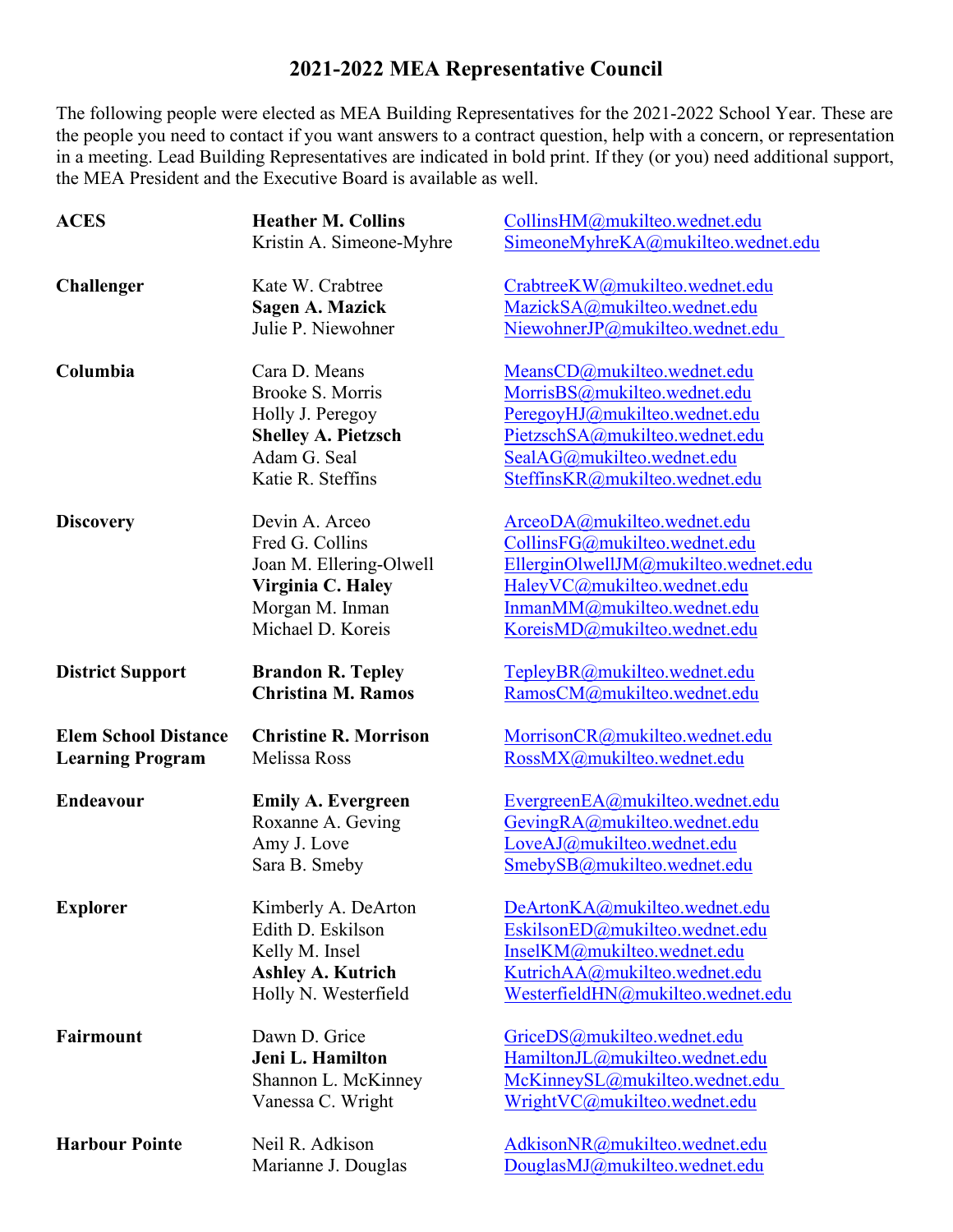|                                                                             | <b>Ashley L. Newman</b>      | NewmanAL@mukilteo.wednet.edu         |
|-----------------------------------------------------------------------------|------------------------------|--------------------------------------|
|                                                                             | Donna M. Riviera             | RivieraDM@mukilteo.wednet.edu        |
|                                                                             | Deanne M. Stewart            | StewartDM@mukilteo.wednet.edu        |
|                                                                             | Christopher M. Williams      | WilliamsCM@mukilteo.wednet.edu       |
| <b>Horizon</b>                                                              | Avery L. Anderson            | AndersonAL@mukilteo.wednet.edu       |
|                                                                             | Jennifer P. Caione           | CaioneJP@mukilteo.wednet.edu         |
|                                                                             | Deniz T. Martinez            | MartinezDT@mukilteo.wednet.edu       |
|                                                                             | Stevie M. Peretti            | PerettiSM@mukilteo.wednet.edu        |
|                                                                             | Kathryn S. Roberson          | RobersonKS@mukilteo.wednet.edu       |
|                                                                             | <b>Lindsey M. Sanchez</b>    | SanchezLM@mukilteo.wednet.edu        |
| Kamiak                                                                      | Nina Bakketun                | BakketunNX@mukilteo.wednet.edu       |
|                                                                             | Alexander M. Crane           | CraneAM@mukilteo.wednet.edu          |
|                                                                             | Riley D. Gaggero             | GaggeroRD@mukilteo.wednet.edu        |
|                                                                             | Tyler R. Idrogo              | IdrogoTR@mukilteo.wednet.edu         |
|                                                                             | Margaret H. Lewis            | LewisMH@mukilteo.wednet.edu          |
|                                                                             | Christine H. O'Connell       | OconnellCH@mukilteo.wednet.edu       |
|                                                                             | Shan R. Oglesby              | OglesbySR@mukilteo.wednet.edu        |
|                                                                             | <b>Myola N. Shanholtzer</b>  | ShanholtzerMN@mukilteo.wednet.edu    |
|                                                                             | Melissa A. Storr             | StorrMA@mukilteo.wednet.edu          |
|                                                                             | Cynthia L. Thomas            | ThomasCL@mukilteo.wednet.edu         |
| <b>Lake Stickney</b>                                                        | Reena K. Aggarwal            | AggarwalRK@mukilteo.wednet.edu       |
|                                                                             | Amy J. Carey-Wollaston       | CareywollastonAJ@mukilteo.wednet.edu |
|                                                                             | <b>Katie M. Evans</b>        | EvansKM@mukilteo.wednet.edu          |
|                                                                             | Jane B. Fadely               | FadelyJB@mukilteo.wednet.edu         |
|                                                                             | Samory T. Pruitt, II         | PruittST@mukilteo.wednet.edu         |
| <b>Mariner</b>                                                              | Martina Adams                | AdamsMX@mukilteo.wednet.edu          |
|                                                                             | Magdalena M. Bagwell         | BagwellMM@mukilteo.wednet.edu        |
|                                                                             | Jon D. Baker                 | BakerJD@mukilteo.wednet.edu          |
|                                                                             | Natasia R. Brooks            | BrooksNR@mukilteo.wednet.edu         |
|                                                                             | Josh D. Byeman               | ByemanJD@mukilteo.wednet.edu         |
|                                                                             | Susan J. Cedar               | CedarSJ@mukilteo.wednet.edu          |
|                                                                             | <b>Stephanie H. Horrocks</b> | HorrocksSH@mukilteo.wednet.edu       |
|                                                                             | James T. Kim                 | KimJT@mukilteo.wednet.edu            |
|                                                                             | David K. Knutsen             | KnutsenDK@mukilteo.wednet.edu        |
|                                                                             | Pamela L. Lane               | LanePL@mukilteo.wednet.edu           |
|                                                                             | Gregory S. McMicheal         | McMichealGS@mukilteo.wednet.edu      |
|                                                                             | Sonya-Prajna A. Patrick      | PatrickSA@mukilteo.wednet.edu        |
|                                                                             | Sobia Sheikh                 | SheikhSX@mukilteo.wednet.edu         |
|                                                                             | Benayshe-Ba-Equay Titus      | TitusBX@mukilteo.wednet.edu          |
| <b>Middle School Distance Christina K. Moore</b><br><b>Learning Program</b> |                              | MooreCK@mukilteo.wednet.edu          |
| <b>Mukilteo Elementary</b>                                                  | Christina A. Barzare         | BarzareCA@mukilteo.wednet.edu        |
|                                                                             | Stephanie E. Brown           | BrownSE@mukilteo.wednet.edu          |
|                                                                             | Aina A. Green                | GreenAA@mukilteo.wednet.edu          |
|                                                                             | Tawni N. Shogren             | ShogrenTN@mukilteo.wednet.edu        |
|                                                                             | Kristin L. Stupey            | StupeyKL@mukilteo.wednet.edu         |
|                                                                             |                              |                                      |